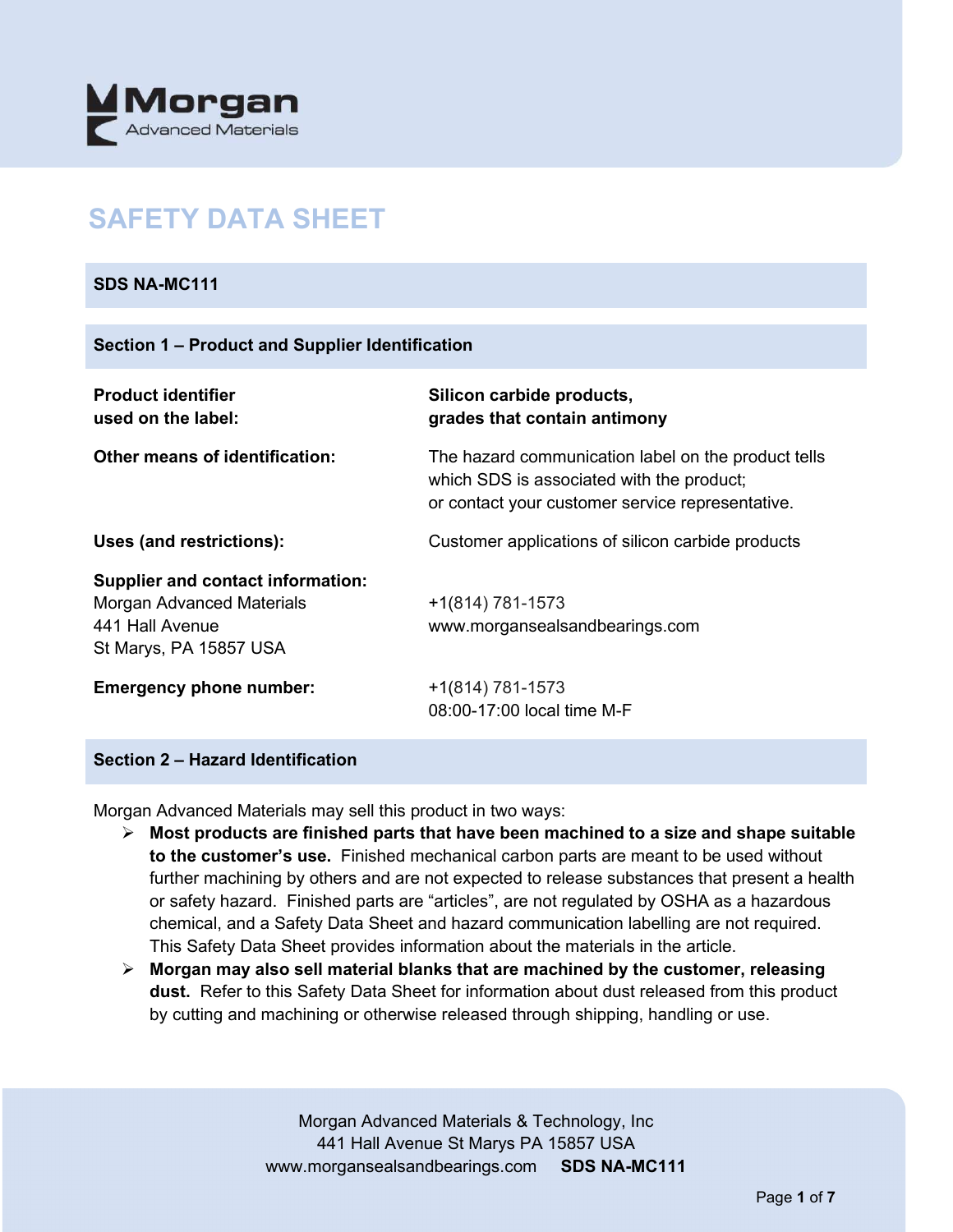

## **Classification:**

The materials contained in this product are not classified as hazardous under the Globally Harmonized System of Classification and Labelling and the US OSHA Hazard Communication Standard.

## **Signal word, symbols, hazard and precautionary statements:** Not applicable (because not classified as hazardous)

# **Other information about health hazards:**

Dust from this material may cause minor irritation of skin and eyes, primarily through mechanical abrasion. Repeated or prolonged exposure to elevated concentrations of any airborne dust can irritate or harm the respiratory system, especially as an aggravation to a pre-existing condition. The presence of antimony in this material may make the dust more irritating to skins, eyes and the respiratory system than if it consisted of silicon carbide alone. Avoid creating and breathing airborne dust.

## **Other information about physical hazards:**

Dust from this product may be electrically conductive and, if so, dust accumulations on electrical equipment can cause short circuits. Maintain good housekeeping.

#### **Section 3 – Composition**

| <b>Component</b>       | <b>CAS Registry Number</b> | <b>Concentration</b><br>% by weight |
|------------------------|----------------------------|-------------------------------------|
| <b>Silicon Carbide</b> | 409-21-2                   | 50-90%                              |
| Antimony               | 7440-36-0                  | 10-30%                              |

| This material may also contain: |           |           |  |
|---------------------------------|-----------|-----------|--|
| Graphite                        | 7782-42-5 | $0 - 10%$ |  |
| Carbon                          | 7440-44-0 | $0 - 10%$ |  |
| Silicon                         | 7440-21-3 | $0 - 10%$ |  |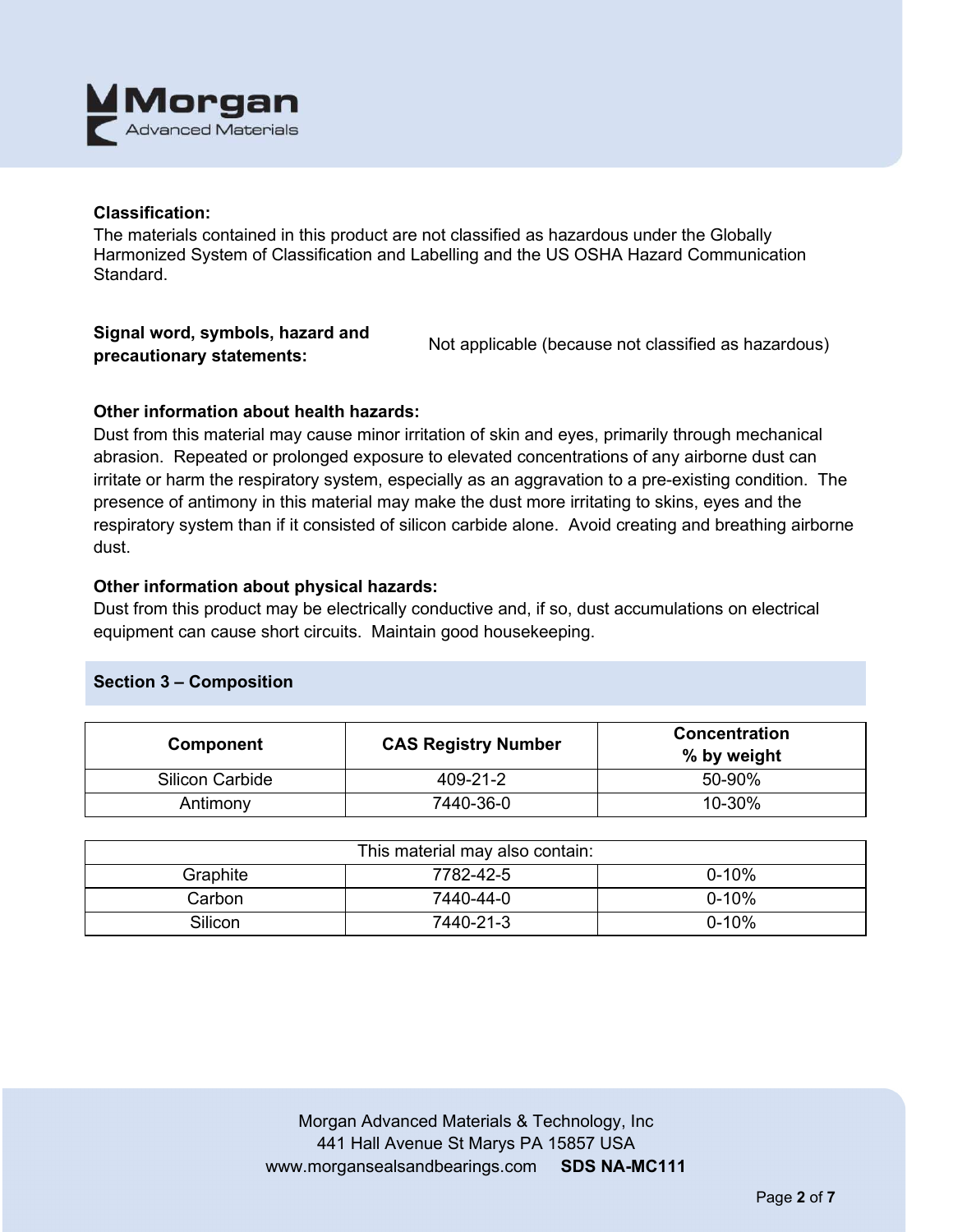

#### **Section 4 – First Aid Measures**

| Inhalation:                 | Remove affected personnel to an exposure-free environment. |  |
|-----------------------------|------------------------------------------------------------|--|
| Skin and eye contact:       | Flush eyes with water. Wash skin with soap and water.      |  |
| Ingestion:                  | Not applicable                                             |  |
| Indication of need for      |                                                            |  |
| immediate medical attention | Not applicable                                             |  |
| and special treatment:      |                                                            |  |

#### **Section 5 – Fire Fighting Measures**

This product, and dust produced when machining this product, are not very combustible but may burn if exposed to high temperatures.

#### **Suitable extinguishing media:**

Use an extinguisher that is suitable for the surrounding fire.

#### **Combustion hazards:**

When burned, carbon/graphite releases carbon dioxide (and possibly carbon monoxide if there is not enough oxygen for complete combustion).

#### **Special fire-fighting procedures:**

Use protective clothing and breathing equipment appropriate to the surrounding fire.

#### **Unusual fire and explosion hazards:**

As is the case with any combustible dust, concentrations of airborne carbon/graphite dust can present a dust explosion hazard. Practice good housekeeping to prevent dust accumulations and prevent situations where substantial amounts of dust can become airborne. Do not blow combustible dust toward an ignition source.

**Flash point**: Not applicable **Flammable limits:** Not applicable

## **Section 6 – Accidental Release Measures**

Sweep or vacuum spilled material and place into sealable containers. Avoid creating and breathing airborne dust. Dispose in accordance with applicable waste disposal regulations.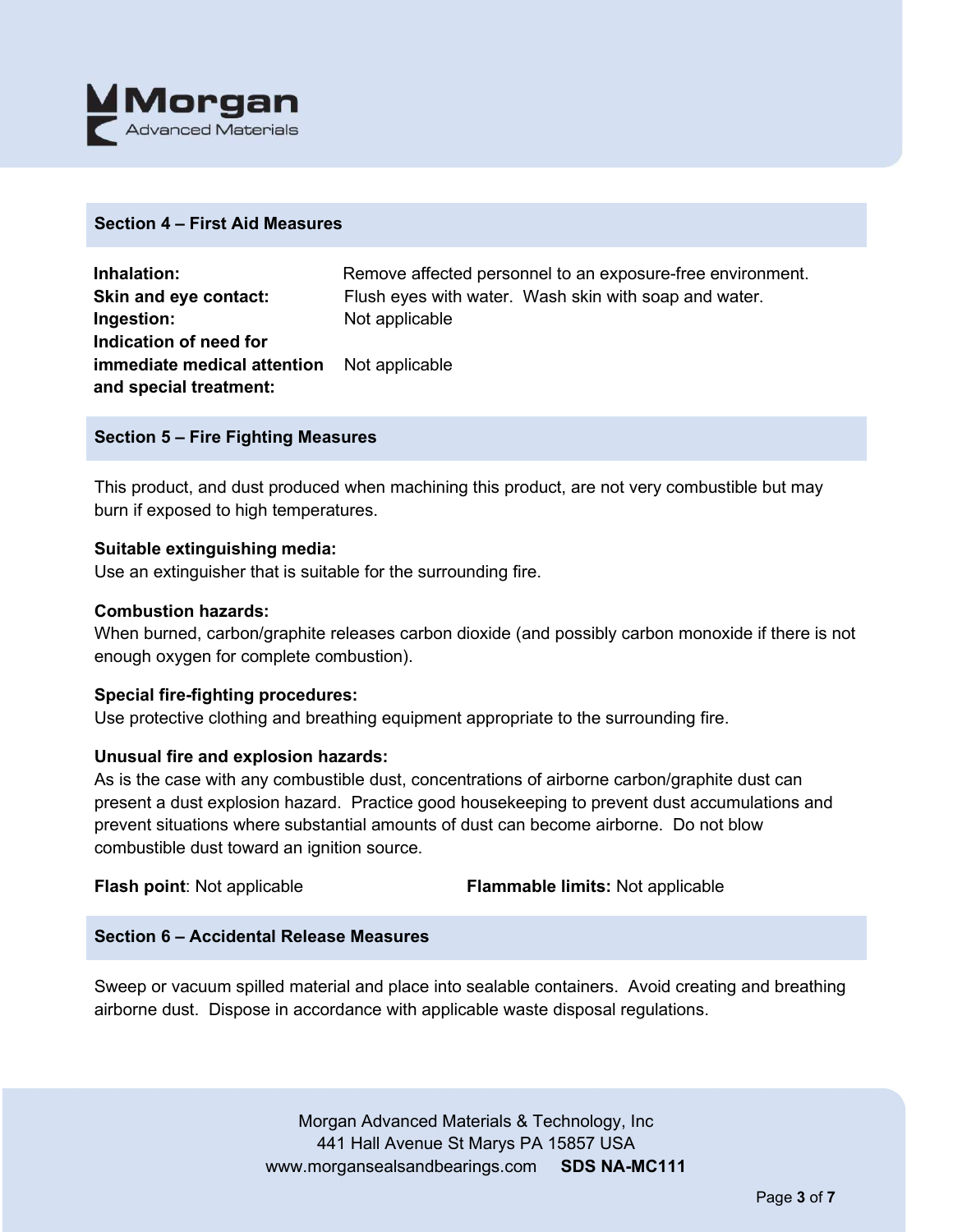

# **Section 7 – Handling and Storage**

Use appropriate dust collection and controls if this product is cut or machined. Practice good housekeeping to avoid the accumulation of dust in the workplace. Avoid creating and breathing airborne dust. Practice good personal hygiene. As a good practice, wash hands before eating, drinking or smoking and do not store food, or eat or drink, in areas where chemicals are handled.

## **Section 8 – Exposure Controls and Personal Protection**

| <b>Exposure limits and guidelines:</b> |  |  |  |
|----------------------------------------|--|--|--|
|----------------------------------------|--|--|--|

| <b>Material</b>        | <b>OSHA PEL</b><br>8-Hr TWA                                      | <b>ACGIH TLV</b><br>8-Hr TWA                            |
|------------------------|------------------------------------------------------------------|---------------------------------------------------------|
| <b>Silicon Carbide</b> | 15 mg/m <sup>3</sup> (total)<br>5 mg/m <sup>3</sup> (respirable) | 10 mg/m $3$ (total)<br>3 mg/m <sup>3</sup> (respirable) |
| Antimony               | $0.5 \,\mathrm{mg/m^3}$                                          | $0.5 \,\mathrm{mg/m^3}$                                 |
| Graphite*              | 15 mg/m <sup>3</sup> (total)<br>5 mg/m <sup>3</sup> (respirable) | 2.0 mg/m <sup>3</sup> (respirable)                      |
| Carbon                 | 15 mg/m <sup>3</sup> (total)<br>5 mg/m <sup>3</sup> (respirable) | 10 mg/m $3$ (total)<br>3 mg/m <sup>3</sup> (respirable) |
| <b>Silicon</b>         | 15 mg/m <sup>3</sup> (total)<br>5 mg/m <sup>3</sup> (respirable) | None Established                                        |

\*The PEL indicated here (the PEL for inert or nuisance dust) is for synthetic graphite.

Other jurisdictions may have different exposure limits and control guidelines. Users are advised to consult and comply with local regulations.

## **Engineering controls:**

Use appropriate dust collection and controls if this product is cut or machined. Practice good housekeeping.

## **Personal protective equipment:**

Use NIOSH-approved respiratory protective equipment (for example, an N-95 dust mask) if exposures exceed established limits.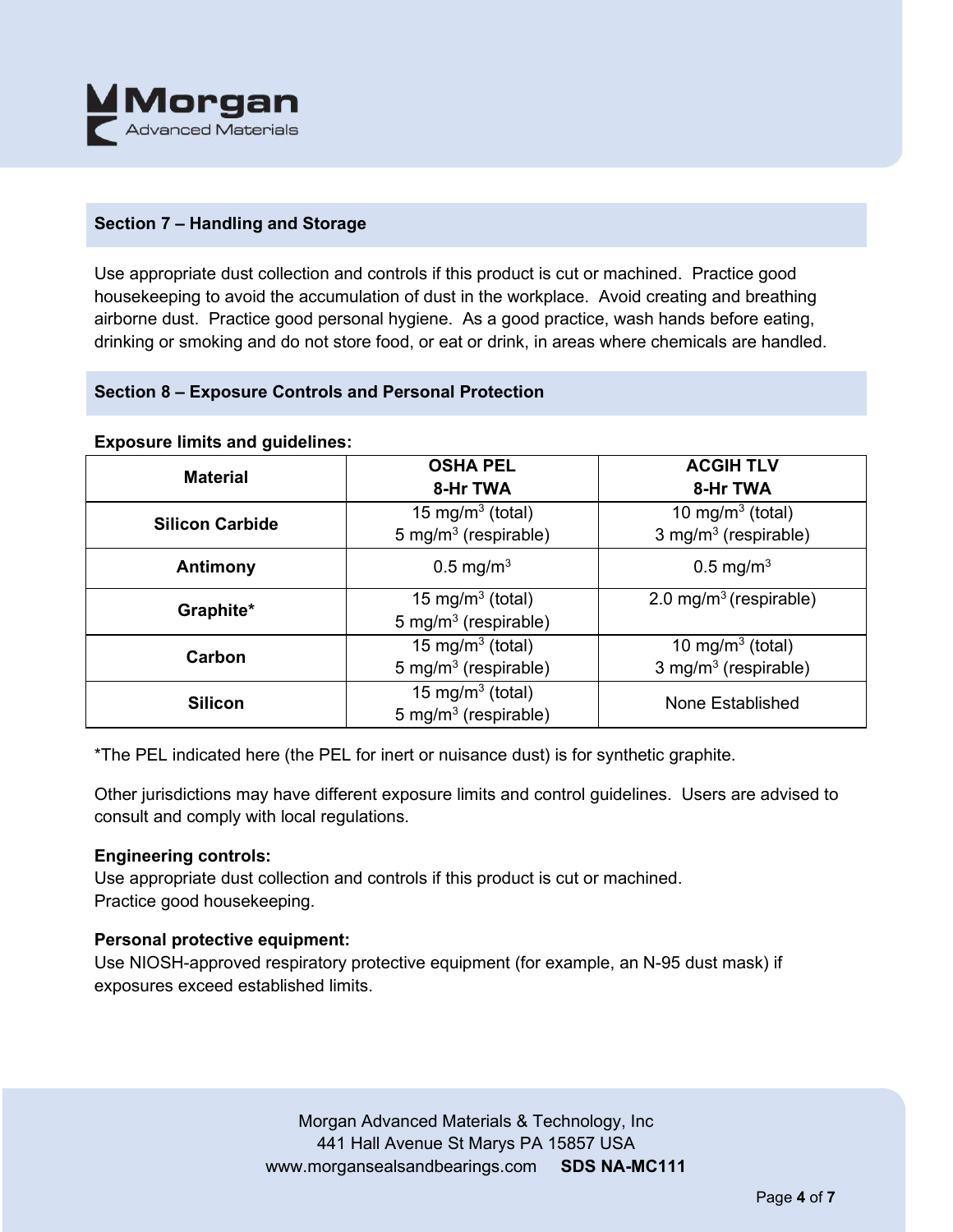

#### **General hygiene considerations:**

As a good practice, wash hands before eating, drinking or smoking and do not store food, or eat or drink, in areas where chemicals are handled.

# **Section 9 – Physical and Chemical Properties**

| Appearance:                                        | Solid, varying colors | Odor:                              | No odor        |
|----------------------------------------------------|-----------------------|------------------------------------|----------------|
| <b>Odor threshold:</b>                             | Not applicable        | pH:                                | Not applicable |
| <b>Melting point:</b>                              | Not applicable        | <b>Boiling point:</b>              | Not applicable |
| Flash point:                                       | Not applicable        | <b>Evaporation rate:</b>           | Not applicable |
| <b>Flammability:</b>                               | Not applicable        | LEL/UEL:                           | Not applicable |
| Vapor pressure:                                    | Not applicable        | Vapor density:                     | Not applicable |
| <b>Relative density:</b>                           | Not applicable        | <b>Water solubility:</b>           | Insoluble      |
| <b>Partition coefficient</b><br>(n-octanol/water): | Not applicable        | <b>Autoignition</b><br>temperature | Not applicable |
| <b>Decomposition</b><br>temperature:               | Not applicable        | <b>Viscosity:</b>                  | Not applicable |

**Section 10 – Stability and Reactivity** 

This material is stable and non-reactive.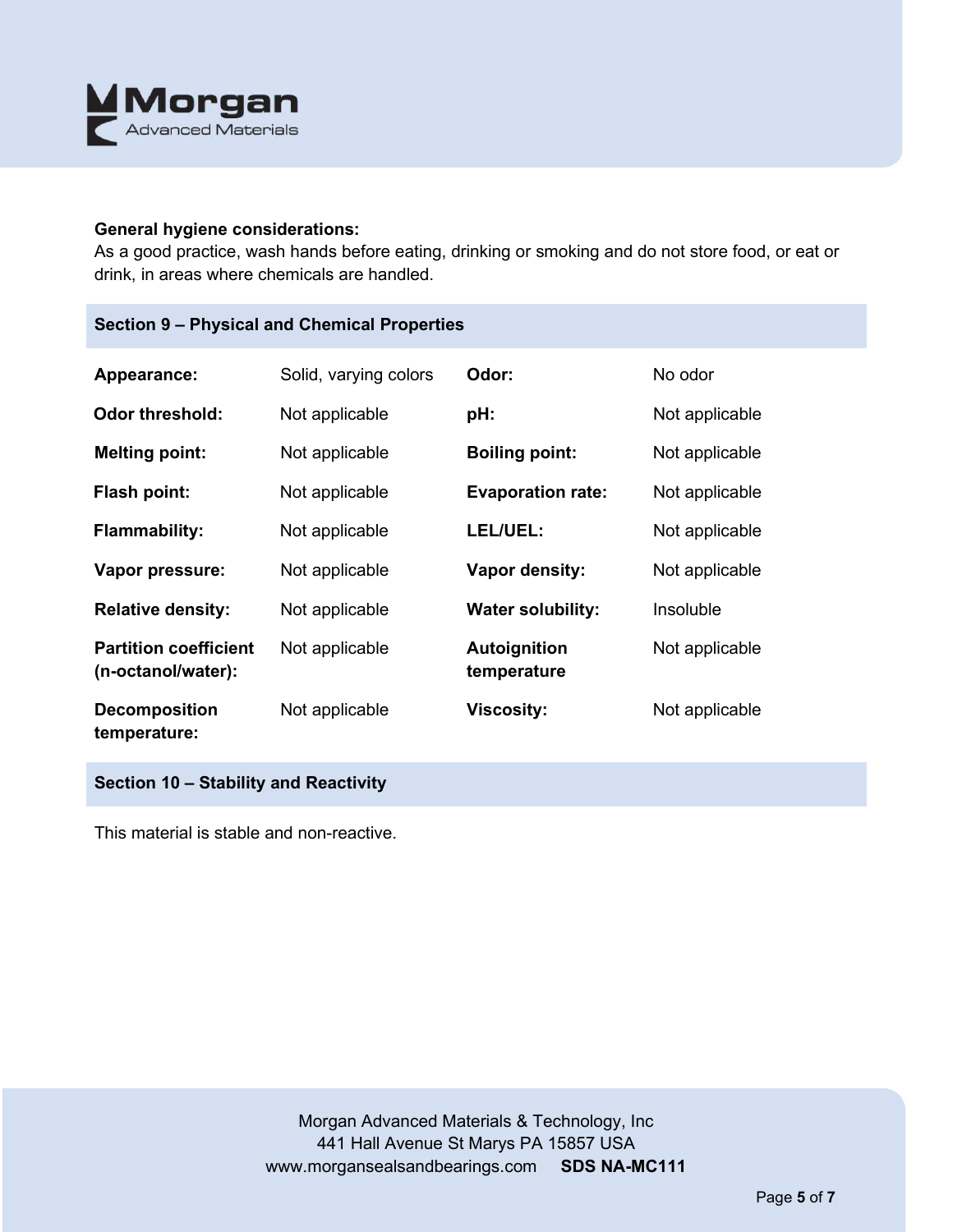

## **Section 11 – Toxicological Information**

None of the materials in this product are listed as a carcinogen by the International Agency for Research on Cancer (IARC), US OSHA or the US Department of Health and Human Services National Toxicology Program (NTP).

Additional information is available through the U.S. National Institute for Occupational Safety and Health (NIOSH) Registry of Toxic Effects of Chemical Substances (RTECS). See website: www.cdc.gov/niosh/ipcsneng/nengrtec.html.

> Silicon Carbide RTECS # VW045000 Antimony RTECS # CC4025000 Graphite RTECS # MD9659600 Carbon RTECS # FF5250100 Silicon RTECS # VW0400000

## **Section 12 – Ecological Information**

Silicon carbide, carbon, graphite and silicon are relatively inert and would be expected to be of negligible consequence in the environment. Antimony can be an environmental pollutant.

## **Section 13 – Disposal Considerations**

This product does not contain substances that could cause it to be hazardous waste, if disposed. Dispose in accordance with applicable waste disposal regulations.

#### **Section 14 – Transport Information**

This product is not regulated as a hazardous material for transportation purposes by any known authority, including transportation by truck, sea or air.

## **Section 15 – Regulatory Information**

All materials in this product are listed on the US EPA Toxic Substances Control Act (TSCA) inventory.